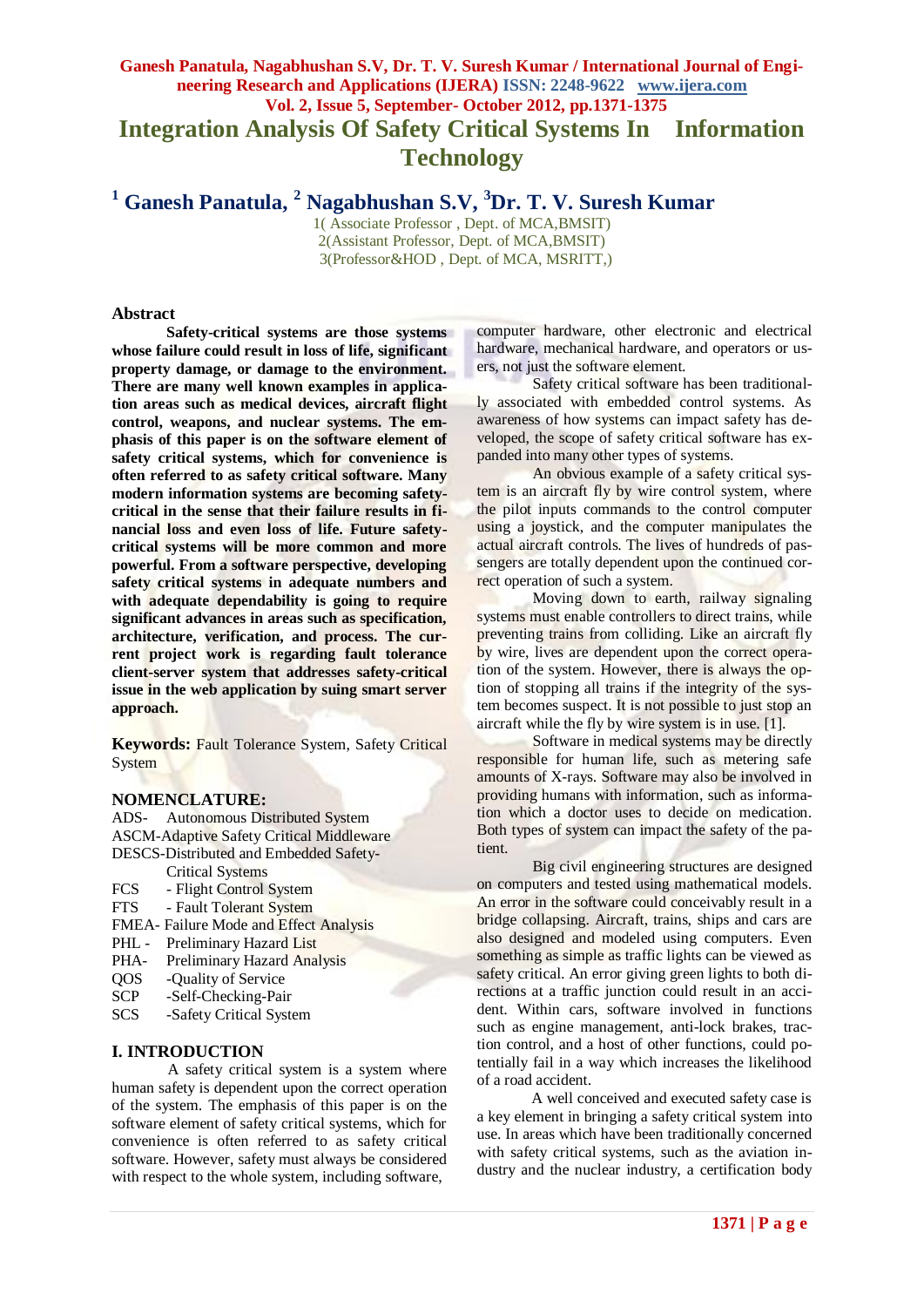will have to be convinced that a system is safe before it is put into use. In some other areas, users have their own safety monitoring groups. Nevertheless, the vast majority of software safety is entirely in the hands and conscience of the software developers and suppliers.

## **II. LITERATURE REVIEW**

By the analysis of the previous research done on safety critical systems, we highlight some of the major research done by the research scholars on safety critical issues.

The work proposed by Qing Sun Lirong et al. [2] states that there are three states in safety critical manufacturing systems namely working, fail-safe and fail-dangerous states. This paper studies two different safety-critical parallel-series models by considering their components' lifetime distribution possessing general forms. The indices of reliability and safety, including the probabilities that the system in these states and mean time for the system under two different failure ways, are derived respectively. Various corresponding indices comparisons between the two different parallel-series system models, and among the series, parallel and parallel-series systems, are conducted. Some illustrative numerical examples are employed to show the procedures. The derived indices formulae are without component lifetime distribution assumptions, which have significant meanings for reliability analysis and safety design of the system.

The work proposed by Zhang Yi et al. [3] states that Distributed and embedded safety-critical systems (DESCS) are those systems whose failure could result in loss of life, significant property damage, or damage to the environment. Because of the nature of DESCS, designing the applications for DESCS is harder than those for distributed real-time embedded systems. In this paper, a multilevel embedded safety-critical middleware called adaptive safety-critical middleware (ASCM) is described that provides related services to ease the development of embedded safety-critical applications. It also presents a multi-layer end-to-end adaptive QOS management technology to satisfy the dynamic and unpredictable mission requirements of DESCS.

The work proposed by By Nisha, G.R. [4] describes that faults in safety critical systems are the important elements to be avoided. To avoid these errors or faults, Fault Tolerant Systems (FTS) are evolved. But still, some more hidden design faults are not weeded out before realization by traditional and life cycle tests and analysis. In this paper, an approach has been described to find out these types of faults by simulating system architecture with modeling and simulation. By this model based methods, one can enable early verification of the system and quickly find errors or faults and deal with it. This is a very attractive approach, since the systems are critical systems. Through this method, one can test and

analyze their system even before hardware as well as software realization. Also, nowadays, the cost of developing a critical system increases exponentially when system design errors are found after the implementation or integration of the system. In this paper, a model driven approach is described for design and development of a safety critical system. The stated approach is described along with functional description of electrical system architecture and the concept of modeling. Self-Checking-Pair (SCP) based computer architecture with high speed communication bus interface is modeled and the performance is evaluated before its hardware and software realization

The work proposed by Kumagai S et al. [5] explains that to secure modern complex system activities, rigid and heavily centralized organization is rather obstacle. To facilitate quick decision, mutual collaboration, and to maintain performability in unexpected severe situation, autonomous decision unit should act at best in intelligent way by itself. Autonomous distributed system concept plays a central role for operating complex systems commonly existing in today's networked society of 21st century. This paper explains the effectiveness of ADS system paradigm to secure safety critical systems and clarifies key issues to realize the objective as intended.

The work proposed by Hovakimyan N et al [6] narrates about the development of  $L_1$  adaptivecontrol theory and its application to safety critical flight control system (FCS) development. Several architectures of the theory and benchmark examples are analyzed. The key feature of  $L_1$  adaptive-control architectures is the decoupling of estimation and control, which enables the use of arbitrarily fast estimation rates without sacrificing robustness. Rohrs's example and the two-cart system are used as benchmark problems for illustration. NASA's flight tests on subscale commercial jet verify the theoretical claims in a set of safety-critical test flights.

## **III. MOTIVATION FOR THE PAPER**

Today, most of the safety critical systems use a combination of the following architectures.

[a] Intrinsic Fail-Safe Design: This is generally used for discrete mechanical or electrical components where the credible failure modes of all components can be directly analyzed to ensure no unsafe conditions are created as a result of failure. Most systems use this technique as some portion of their system design, particularly for I/O or comparison mechanisms identifies a minimum set of credible failure modes to be included in the analysis.

[b] N-version programming: This technique requires at least two software programs, executing together and performing identical functions. An independent team using independent tools must write each software program. They may or may not run on independent hardware platforms.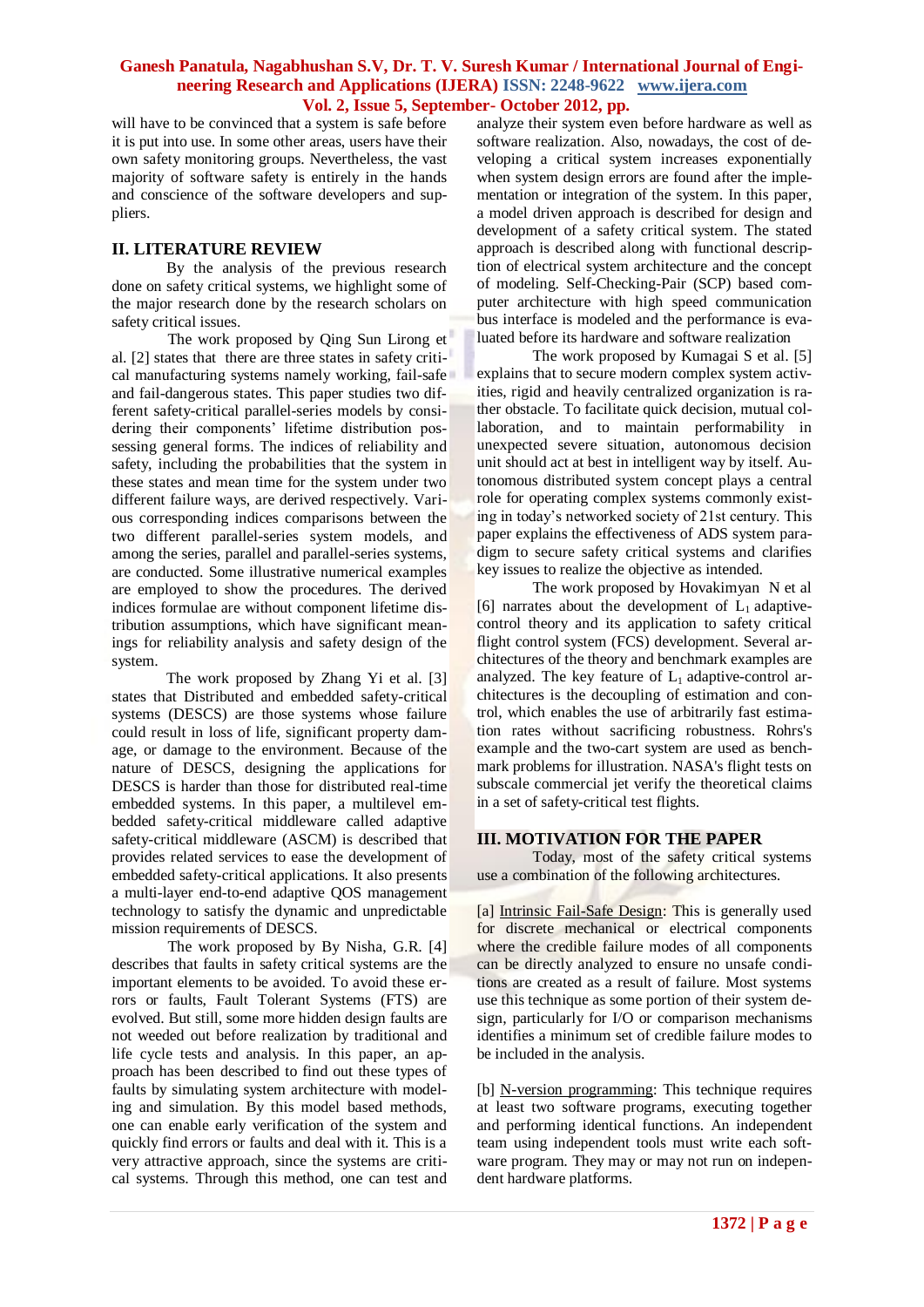[c] Numerical Assurance: This technique requires that the state of each safety-critical parameter be represented by a large encoded numerical value. Offline data structures are defined such that real-time permissive results can only be calculated (by pseudorandomly combining these values) when all the proper conditions for a permissive result are present.

With the above said architectures, we highlight the importance of safety verification & validation. It is necessary to provide verification to all the identified unacceptable or undesirable hazards so that they have been properly mitigated. In order to do this, all of the safety-critical functions necessary to implement the system (down to a very low level) must be identified. Functions that have to be implemented must be implemented fail-safely. The fail-safe implementation means that we look at all the credible failures that could occur and make sure that occurrence of any one of them (or combination of failures in the event that the first failure is not self-evident) maintains the system in a safe state, either by forcing the system to a stop (or other safe state such as a less permissive signal) or by transferring control to a secondary system (e.g. redundant computer).

As part of verification & validation in SCS, Functional Fault Trees are a widely accepted tool for identifying the safety-critical functions from the top down. These trees start at the upper level hazards previously identified and branch down through the system, subsystem and interfaces to identify all of the functions that, if not performed correctly, could precipitate the upper level hazards. The functional fault trees provide a top-down analysis of the system. A Failure Mode and Effect Analysis (FMEA) is also used to provide a bottom-up analysis of the system. Starting at the component level, all credible failures are analyzed to verify that they do not create any unsafe condition. It provides guidance on credible component failure modes. As with all safety analyses described so far, secondary failures must be considered in combination with the initial failure if the initial failure is not self-revealing.

Based on the above research findings, it is intended to design a safety critical system for web application and its implementation is showcased through a case study.

## **IV. PROPOSED WORK**

It is intended to design and implement safety critical system for web Application based on n-tier client server system. We analyze the safety critical issues that are addressed in client -server system by providing fault tolerance using smart server approach.

#### **Issues in client server system**

In the corporate world, more prominence is given to data and securing data is the major concern for them to maintain confidence and long term relationship with the clients. Since they heavily depend on client data, maintaining their data for 24/7 is very crucial for them, but there are internal and external factor which creates negative impact on their business, if they lose the data. Maintain the same data in multiple places lead to data redundancy and also it is expensive. Since processing of data takes place at different levels and in different versions, keeping track of data in the consistent manner, it is very difficult.

So we investigate the above problem and solve it by using smart server approach. We design a framework to architect safety critical system for web application and it is implemented by taking case study as an example and show case how our approach is suited for web application.

Our framework is viewed from two core perspectives.

- a) **Server Perspective:** In the server, business critical data is stored and clients are accessing the data for the live business transactions. Suddenly processing of the data stop's by external factors like server down, application crash, unexpected execution of some unknown event, virus intrusion etc and client has to wait until the application in the server is up. From the client perspective, this unexpected event is very expensive and no patience to wait. If the server scalability and performance issue is not handled during design and development, there are every chances that client may lose huge amount (scenario can be understood in online trading). To address the above issue, we introduce a middleware component in terms of proxy server which can create instances of running application in the dynamic environment In our approach, when unexpected event arises which stops the client from dynamic access,, an event is triggered and notification will go to the proxy server , In that server, from where main server has stopped the execution, proxy server takes the responsibility to process the remaining computation and put it in the offline mode and store that part of information in a file and from that file, information will be passed to client. Hence client will have continuous access to data. At the time when main server notifies about its failure to proxy server, there will be some lag time which is unnoticeable at the client end.
- b) **Client Perspective:** Since clients are accessing the data continuously in critical applications stopping the application for a minutes will incur huge loss as the data is tracked every minute for some analysis (scenarios can be understood regarding the data coming from the satellite)[7], hence continuous access for the data is very much required. Client should have authentication to access the application and it can be any general Client Server setup application. At any point of time, the client should be assured to have con-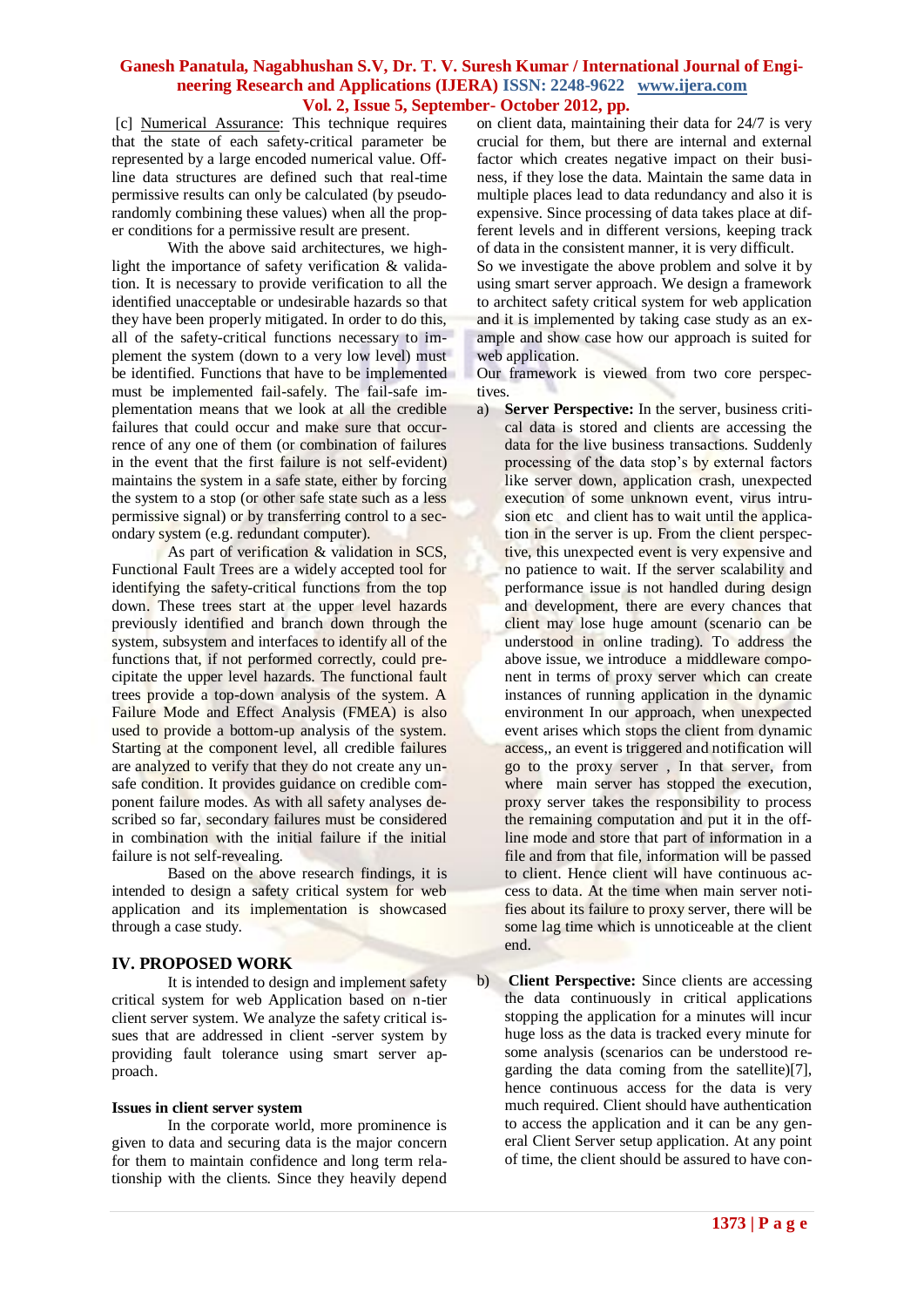tinuous connectivity with the server without any disruptions.

By considering the above two perspectives, we study and analyze and implement safety critical system though case study for web application and experiment in our lab.

#### **Case Study:**

Assume an application is installed in the server machine and accessed by n clients (n=5, initially). Here clients access the application by knowing server IP address which is run in their browser in the following format http: // ipaddress/application. We assume all the systems are interconnected through LAN. Each client is provided with an interface to login to the server. Each client accesses the server for different purpose, like downloading, uploading, reading documents etc. Now, if

> SCS FRAMEWO



the server is down abruptly, the client has to wait for the server to be up, in traditional approaches. Now, our approach suggests that inspite of server breakdown the client still can continue with normal operation. The methodology to facilitate the above is below.

At the time of server eventuality, the software component (COMP) detects the server failure and the recent updated information in the server is loaded to the Proxy server. At this juncture, the proxy server acts as a normal server and caters to the needs of client. In this process, care will be taken to avoid data redundancy. Once the main server is up, the COMP notices the same and loads back the recent updated information to the main server from the proxy server. Now main server resumes its normal work.

During the process of switching, as stated above, the time gaps need to be measured and reduced to the optimal extent.

## **V. CONCLUSION**

Safety critical software is a complex subject. The approach discussed in this paper, is to make the system more reliable and to reduce the time gaps of context switching between main and proxy servers, in the web application environment. The custom application discussed in case study will provide a good example for simple approach to address the safety critical issue of fault tolerance in the client server application by providing the user with simple interface to interact with system and application availability in both online and offline condition.

### **ACKNOWLEDGEMENT:**

We thank all the authors for the information support.

#### **VI. FUTURE WORK**

The scope of the work can be extended to reduce the time gap between main sever and proxy server. Also, once the main server resumes normalcy, data stored in the proxy server can be deleted thereby avoiding redundancy of data.

#### **REFERENCES**

- [1] Briere, Dominique, and Traverse, Pascal, "Airbus A320/A330/A340 Electrical Flight Controls A Family of Fault Tolerant Systems", IEEE, Proceedings of 23rd International Conference On Fault Tolerant Computing, 1993.
- [2] Oing Sun; Lirong Cui; Rong Pan; , "Modeling and analyzing safety-critical parallelseries system safety," Industrial Engineering and Engineering Management, 2009. IEEM 2009. IEEE International Conference on , vol., no., pp.2463-2467, 8-11 Dec. 2009
- [3] Zhang Yi; Wandong Cai; Wang Yue; , "Adaptive Safety Critical Middleware for Distributed and Embedded Safety Critical